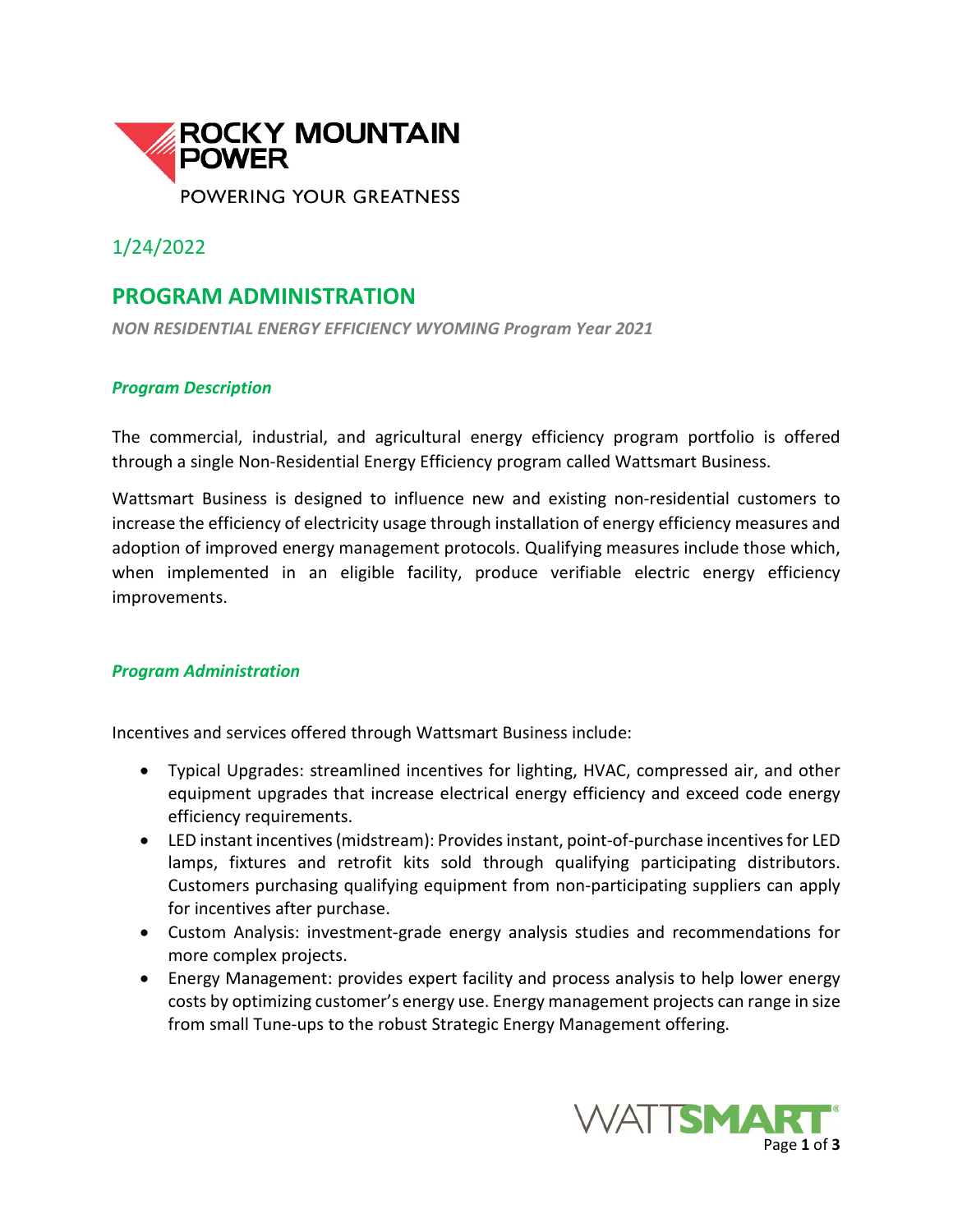• Energy Project Manager Co-funding: available to customers who commit to an annual goal of delivering in a minimum of 1,000,000 kWh per year in energy savings.

The administration of Wattsmart Business continues to be provided through Company contracts with Cascade Energy ("Cascade") for large industrial customers and Nexant, Inc. ("Nexant") for commercial, small industrial and agriculture customers.

Nexant is responsible for the following:

- Vendor and Midstream/LED instant incentive engagement including identification, recruiting, training, supporting, and assisting vendors and distributors to increase sales and installation of energy efficient equipment at qualifying business customer facilities.
- Incentive processing and administrative support includes handling incoming inquiries as assigned, processing incentive applications, developing and maintaining standardized analysis tools, providing program design services, and evaluation and regulatory support upon request.
- Custom analysis and incentive project management for small/medium customers.
- Typical measure support to vendors and customers while also receiving typical measure applications and processing/delivering incentive checks to customers and qualified vendors.
- Relationship management and custom analysis for small and medium customer DSM projects, including Energy Management and Energy Project Manager Co-funding.
- Managing savings acquisition to annual targets within budget.
- Continual improvement of program operations and customer satisfaction.

Cascade is responsible for serving large energy users who generally have multiple energy efficiency improvement opportunities at a time, such as those that required complex custom analysis. These large projects are administered by Cascade Project Managers who serve as a single point of contact to assist customers with their various opportunities. Project Managers are responsible for the following:

- Customer relationship management and energy analysis services specific to resource extraction and other large industrial customers.
- Single point of contact for large customers to assist with energy efficiency projects.
- Provide customer outreach and education about energy efficiency opportunities.
- Custom energy efficiency analysis, quality assurance and verification of savings.
- Ensure program compliance, quality of work and customer satisfaction.
- Energy Project Managers working for Wyoming customers under contract with Wattsmart Business.